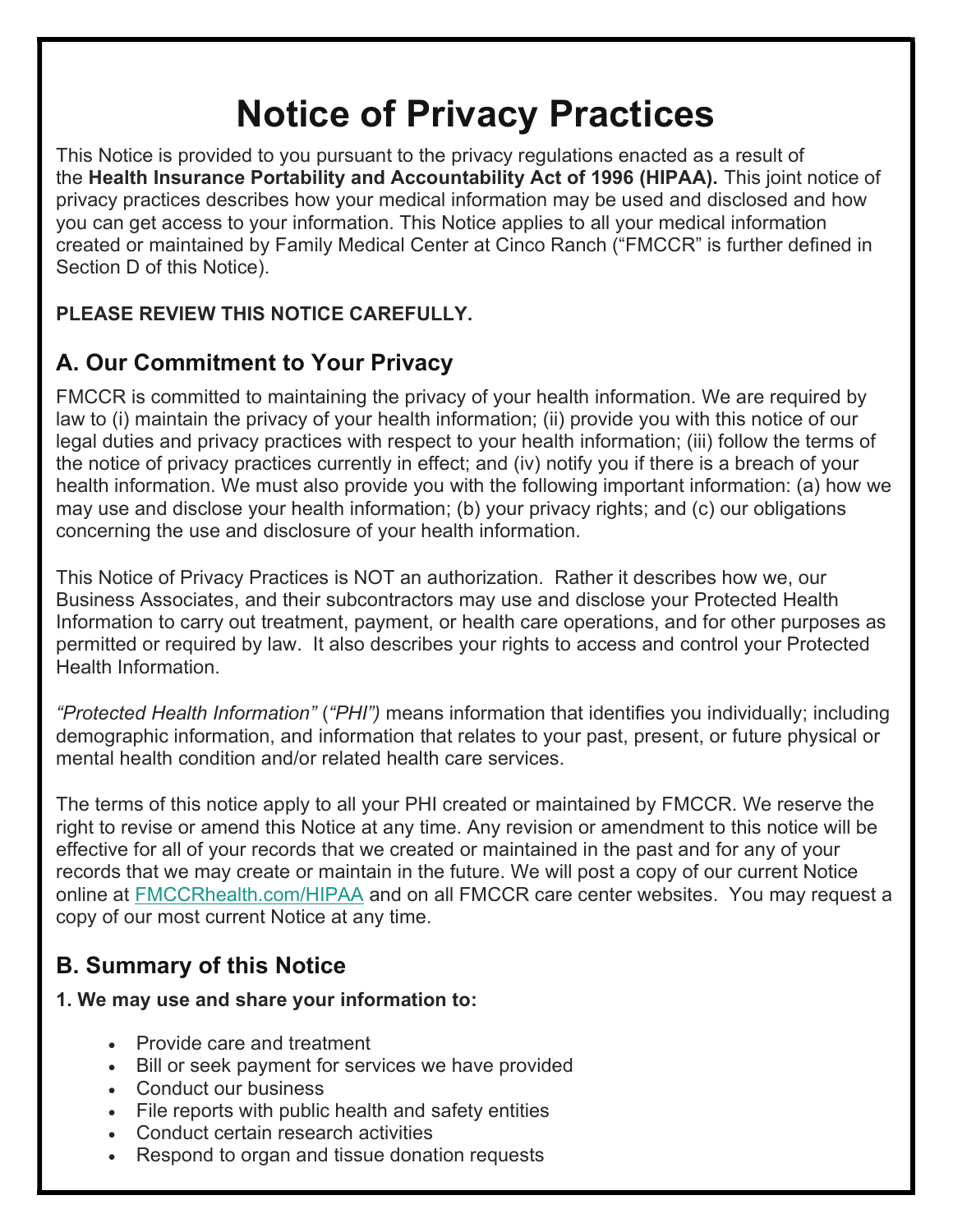- Work with a medical examiner or funeral director
- Respond to workers' compensation, law enforcement and other government requests
- Defend lawsuits and legal actions
- Comply with the law

For more information, see Section E below.

2. You may have certain choices about how we use and share information when we:

- Share information with your family and friends
- Provide disaster relief
- Provide mental health care
- Market services that FMCCR provides
- Conduct certain research activities

For more information see Section F below.

#### 3. You have the right to:

- Get a copy of your medical record
- Request a correction of your medical record
- Request how we communicate with you
- Ask us to further restrict the information we share
- Get a list of those with whom we've shared your information
- Get a copy of this privacy notice
- Choose someone to act for you if you are unable to make your own decisions
- File a complaint if you believe your privacy rights have been violated

For more information see Section G below.

# C. Contact for Questions

For more information or questions about FMCCR Medical Group's privacy policies, please contact the clinic at 281-392-5005.

IMPORTANT: FMCCR may disclose your PHI to members of other independent medical professionals as allowed by law in order to provide treatment, payment and healthcare operations.

### D. Use and Disclosure of your Individually Identifiable Health Information (PHI)

1. Treatment. FMCCR may use or share your PHI to provide medical treatment or services for you and manage and coordinate your medical care. FMCCR may disclose your PHI to physicians and health care providers (including pharmacists), durable medical equipment (DME) vendors, surgery centers, hospitals, rehabilitation therapists, home health providers, laboratories, nurse case managers, worker's compensation adjusters, etc. to ensure that your medical providers have the necessary information to diagnose and provide treatment to you. For example, a doctor treating you for a broken leg may need to know if you have diabetes because diabetes may affect the healing process. FMCCR may also disclose your PHI to individuals who are directly involved in your care, including family members, friends or other care providers. If you participate in a virtual visit (telehealth), your information will be shared electronically via a secure transmission to facilitate the virtual visit.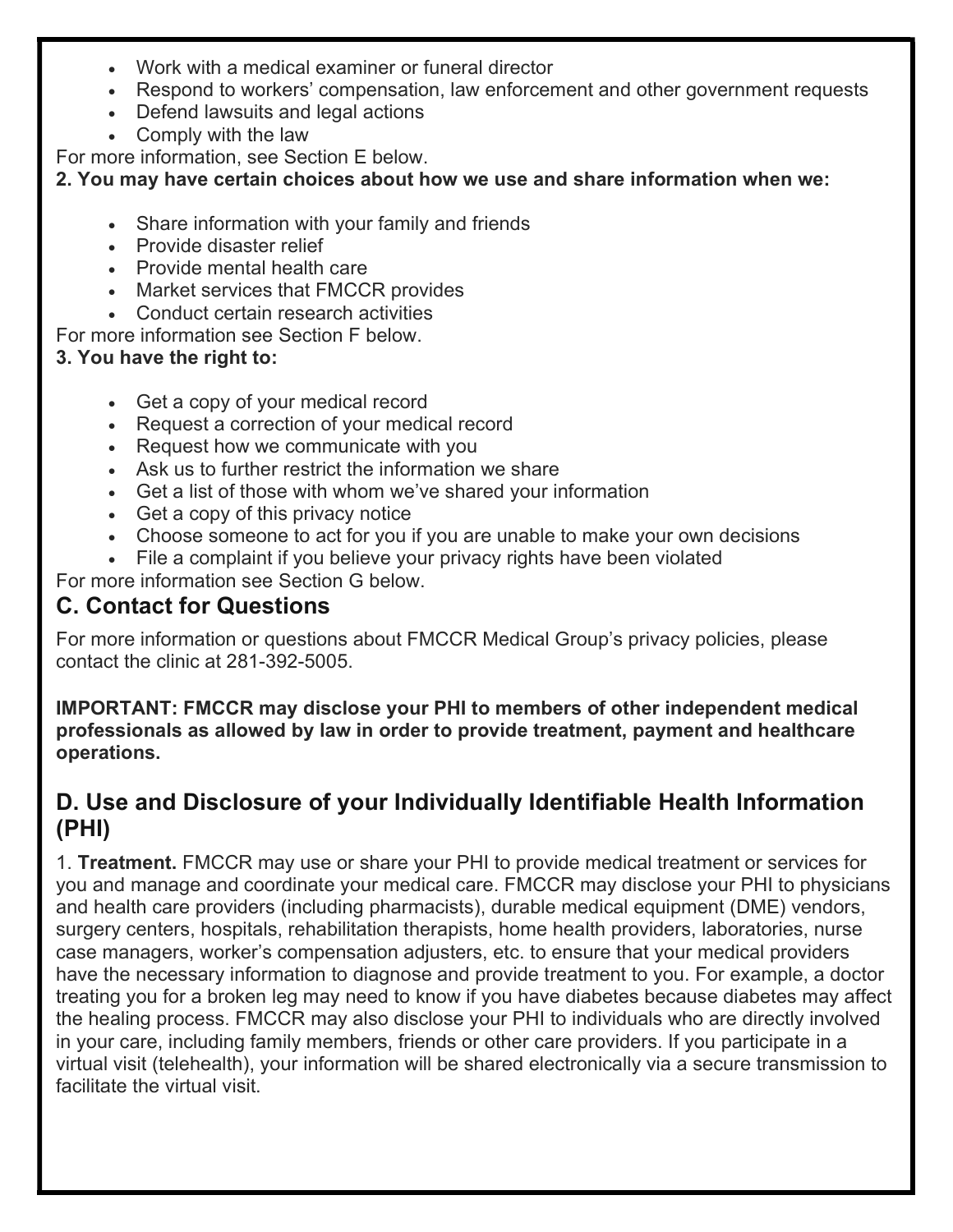2. Payment. FMCCR may use and disclose your PHI in order to bill for services provided and collect payment from health plans or other entities. For example, we may disclose PHI to your health insurance plan so it will pay for your services, determine your eligibility for coverage, or to obtain prior approval from the insurer to cover payment for treatment. FMCCR also may use and disclose your PHI to obtain payment from third parties that may be responsible for such costs, including family members. FMCCR may also disclose your information to a collection agency to obtain overdue payment or to a regulatory agency or insurance company to determine whether the services we provided were medically necessary or appropriately billed.

3. Health Care Operations. FMCCR and its providers may use and disclose your PHI to run our businesses, improve your care, and contact you when necessary. For example: We may use or disclose your PHI: (1) to conduct quality or patient safety activities, population-based activities relating to improving health or reducing health care costs, case management and care coordination, and contacting your health care providers and you with information about treatment alternatives; (2) when conducting training programs or performing accreditation, licensing, or credentialing activities; (3) when conducting or arranging for medical review, legal services, and auditing functions; and (4) for our proper management and administration, including customer service, resolving complaints, strategic planning, etc. In addition, we may use or disclose deidentified information or a limited data set for certain healthcare operations purposes. We may also record your visit in order to facilitate the documentation of your care by your provider via a scribe or virtual scribe service.

4. Appointment Reminders, Check-In and Results. FMCCR may use and disclose your PHI to contact you and remind you of an appointment. FMCCR may use a sign-in sheet at the registration desk and call you by name in the waiting room when your provider is ready to see you. FMCCR may also use your PHI to contact you about test results. FMCCR may leave a message reminding you of an appointment or the results of certain tests, but will leave the minimum amount of information necessary to communicate this information.

5. Treatment Options and Health-Related Benefits and Services. FMCCR may use and disclose your PHI to inform you of treatment options or alternatives as well as certain healthrelated benefits or services that may be of interest to you. FMCCR may also use and disclose your PHI to describe health-related products or services (or payment for such products or services) provided through your benefit plan or to offer information on other providers participating in a healthcare network that we participate in.

6. Disclosures to Family or Friends. FMCCR may disclose your PHI to individuals involved in your care or treatment or responsible for payment of your care or treatment. If you are incapacitated, we may disclose your PHI to the person named in your Durable Power of Attorney for Health Care or your personal representative (the individual authorized by law to make healthrelated decisions for you). In the event of a disaster, your PHI may be disclosed to disaster relief organizations to coordinate your care and/or to notify family members or friends of your location and condition.

7. Disclosures Required By Law. FMCCR will use and disclose your PHI when we are required to do so by federal, state or local law. For example, FMCCR may disclose PHI to comply with child and elder abuse reporting laws or to report certain diseases, injuries or deaths to state or federal agencies.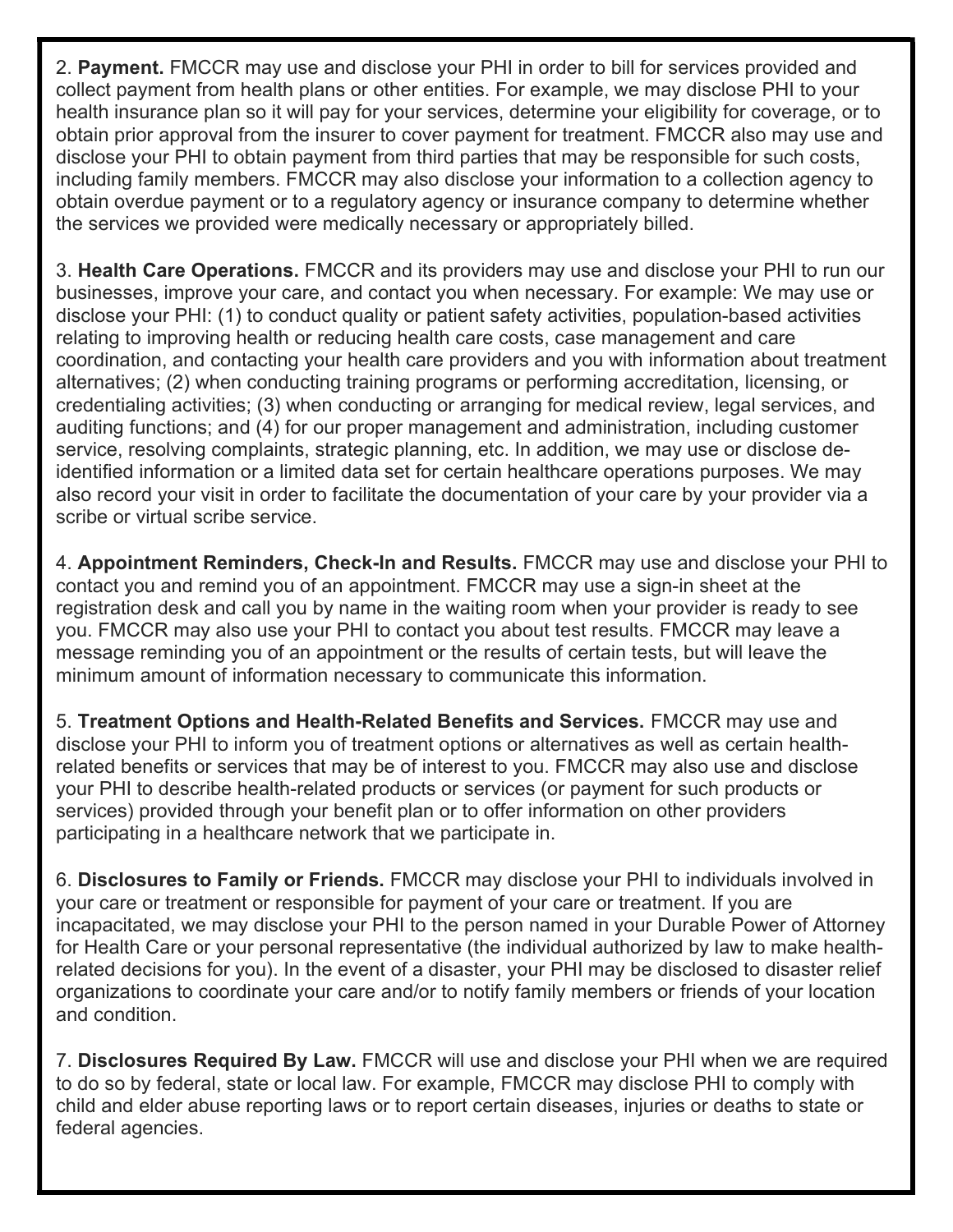### F. Use and Disclosure of Your PHI in Certain Special Circumstances

1. Public Health Reporting. FMCCR may disclose and may be required by law to disclose your PHI for certain public health purposes. For example, FMCCR may disclose your PHI to the Food and Drug Administration (FDA) regarding the quality and safety of an FDA-regulated product or activity; to prevent or control disease; report births and deaths; to report child abuse and/or neglect; to report reactions to medications or problems with health products; to provide notification of recalls of products; or report a person who may have been exposed to a disease or may be at risk of contracting and/or spreading a disease or condition. In addition, FMCCR may provide proof of immunizations to a school that requires a patient's immunization record prior to enrollment or admittance of a student if you have informally agreed to the disclosure for yourself or on behalf of your legal dependent.

2. Health Oversight Activities. FMCCR may disclose your PHI to a health oversight agency for investigations, inspections, audits, surveys, licensure and disciplinary actions, and in certain civil, administrative, and criminal procedures or actions, or other health oversight activities as authorized by law.

3. Lawsuits and Disputes. FMCCR may disclose your PHI in response to a court or administrative order, subpoena, request for discovery, or other legal processes. However, absent a court order, FMCCR will generally disclose your PHI if you have authorized the disclosure or efforts have been made to inform you of the request or obtain an order protecting the information requested. Your information may also be disclosed if required for our legal defense in the event of a lawsuit.

4. Law Enforcement. FMCCR may disclose your PHI if requested by a law enforcement official: (a) regarding a crime victim in certain situations, if we are unable to obtain the person's agreement; (b) about a death we believe resulted from criminal conduct; (c) regarding criminal conduct on our premises; (d) in response to a warrant, summons, court order, subpoena or similar legal process; (e) to identify/locate a suspect, material witness, fugitive or missing person; or (f) in an emergency, to report a crime (including the location or victim(s) of the crime, or the description, identity or location of the perpetrator).

5. Deceased Patients. FMCCR may disclose your PHI to a medical examiner or coroner to identify a deceased individual or to identify the cause of death. In addition, we may disclose PHI necessary for funeral directors to fulfill their responsibilities.

6. Organ and Tissue Donation. FMCCR may disclose your PHI to organizations that handle organ, eye or tissue procurement or transplantation, including organ donation or blood banks, as necessary to facilitate donation and transplantation if you are a donor.

7. Research. FMCCR may use and disclose your PHI to researchers for the purpose of conducting research with your written authorization or when the research has been approved by an Institutional Review and is in compliance with law governing research. In certain situations, the need for your individual consent may be waived by a Privacy Board.

8. Serious Threats to Health or Safety. FMCCR may use and disclose your PHI when necessary to reduce or prevent a serious threat to your health and safety or the health and safety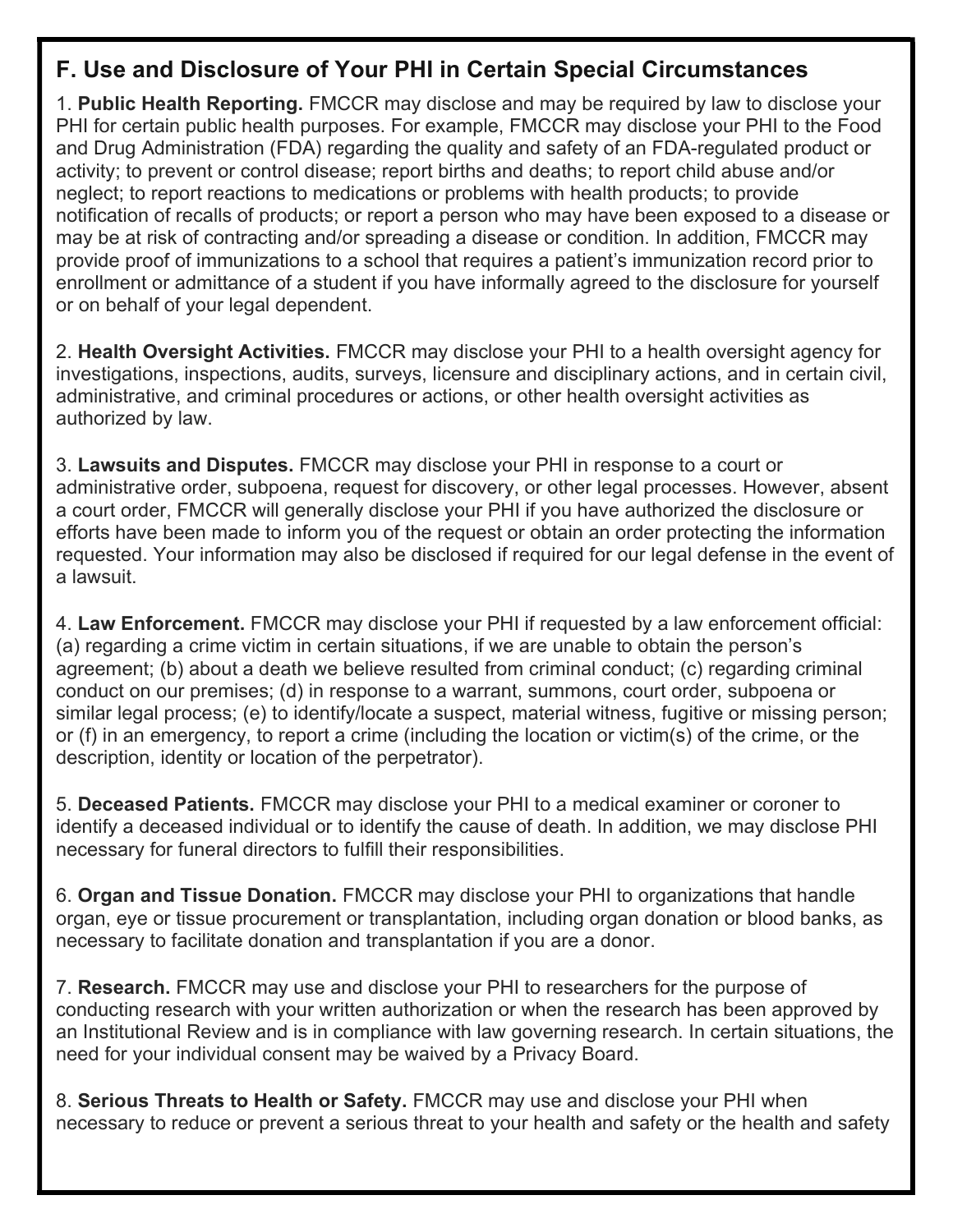of another individual or the public. Under these circumstances, we will only make disclosures to a person or organization able to help prevent the threat.

9. Military, National Security, and other Specialized Government Functions: If you are in the military or involved in national security or intelligence, FMCCR may disclose your PHI to authorized officials. FMCCR also may disclose your PHI to authorized federal officials in order to protect the President, other officials or foreign heads of state, or to conduct certain investigations.

10. Workers' Compensation. FMCCR will disclose only the PHI necessary for worker's compensation in compliance with worker's compensation laws. This information may be reported to your employer and/or your employer's representative in the case of an occupational injury or illness.

11. **Inmates.** If you are an inmate or in the custody of a law enforcement official, FMCCR may disclose your PHI to correctional institutions or law enforcement officials as necessary: (a) for the institution to provide health care services to you; (b) for the safety and security of the law enforcement officer or the correctional institution; and/or (c) to protect your health and safety or the health and safety of other individuals.

12. Minors. If you are a minor (generally an individual under 18 years old), we may disclose your PHI to your parent or guardian unless otherwise prohibited by law.

# G. Your Privacy Rights Regarding Your PHI

1. Inspection and Copies. You may request a copy of, or request to inspect, the PHI that is used to make decisions about you, including medical and billing records and laboratory and imaging reports. You have the right to obtain an electronic copy if it is readily producible by us in the form and format requested, or you may request that we provide a paper copy of your record. You may also request a summary of your record. We will provide your health information, to you or whomever you designate to receive it, usually within thirty (30) days of your request, or fifteen (15) days if your provider is in Texas. FMCCR may charge a reasonable cost-based fee to cover the costs of copying, mailing, labor and supplies associated with your request. FMCCR may deny your request to inspect and/or copy in certain limited circumstances; however, you may request a review of our denial. There may be times that your provider, in his or her professional judgment, may not think it is in your best interest to have access to your medical record. Depending on the reason for the decision to deny a request, we may ask another licensed provider chosen by us to conduct a review of your request and its denial.

2. Confidential Communications. You may request in writing that we communicate with you in a specific way or send mail to a different address. For example, you may request that we contact you at home, rather than work or by mail. FMCCR will accommodate all reasonable requests. You do not need to give a reason for your request. We will comply with your request if you are reasonably able to do so.

3. **Amendment.** You may request a correction or amendment of your PHI if you believe it is incorrect or incomplete. You may make a written request for a correction or amendment for as long as your PHI is maintained by or for FMCCR. Requests must provide a reason or explanation that supports the request. FMCCR will deny your request if it is not in writing or if, in the provider's opinion, the information is: (a) accurate and complete; (b) not part of the PHI maintained by or for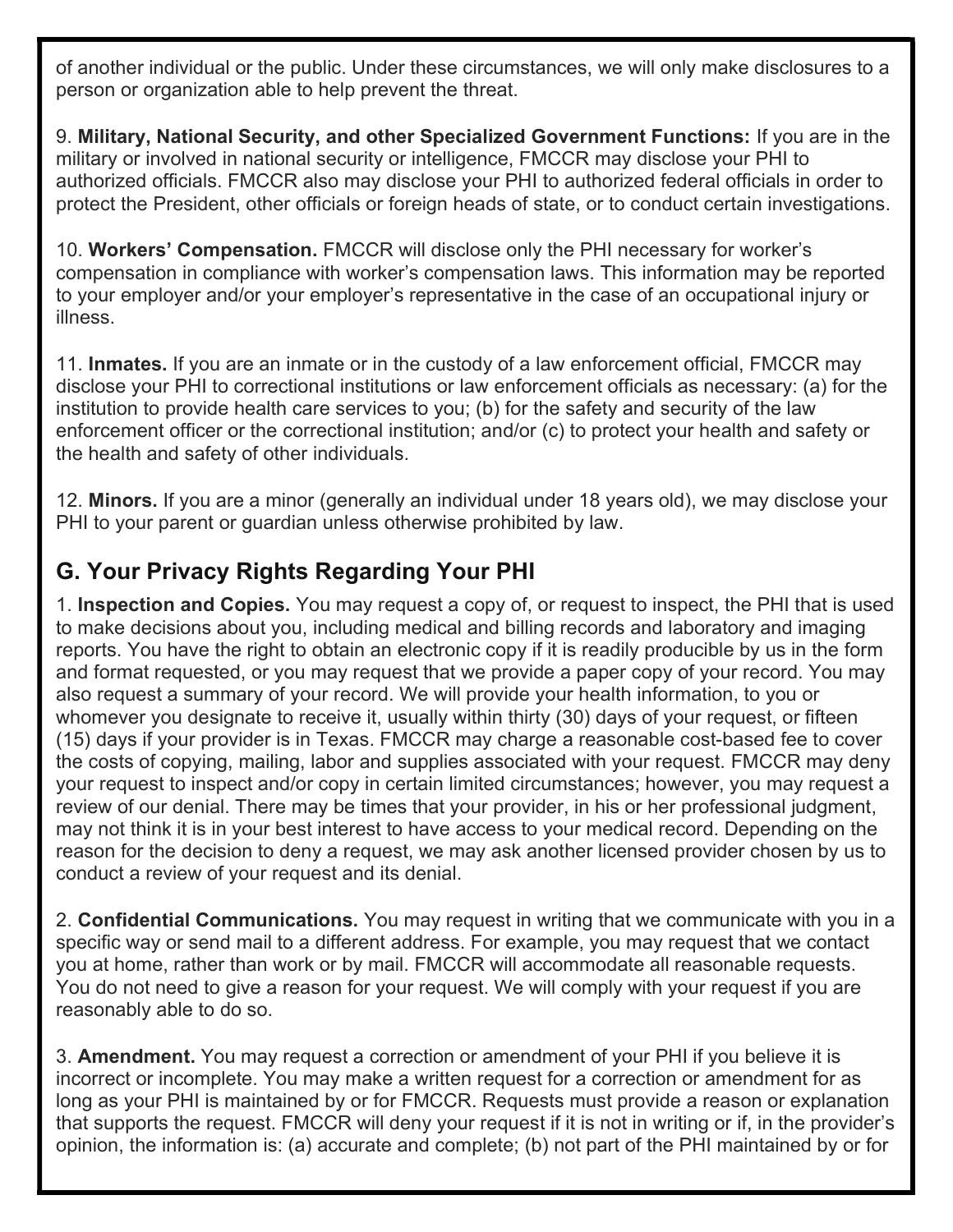FMCCR; (c) not part of the PHI that you have the right to inspect and copy; or (d) not created by FMCCR, unless the individual or entity that created the information is not available to amend the information. FMCCR will notify you in writing within sixty (60) days if we cannot fulfill your request.

4. **Requests for Restrictions.** You have the right to request that FMCCR not use or share your PHI for treatment, payment, or health care operations. We are not required to agree to your request, and we may say "no" if we believe it might affect your care. If you pay for a service or health care item out-of-pocket in full, you may ask us not to share that information for the purpose of payment or our operations with your health insurer. In that case, we will approve your request unless a law specifically requires us to share that information.

5. Health Information Exchange Opt-Out:You have the right to opt-out of disclosure of your medical records to or via an electronic health information exchange ("HIE") (For example, Surescripts). However, information that is sent to or via an HIE prior to processing your opt-out may continue to be maintained by and be accessible through the HIE. You must opt out of disclosures to or via an HIE through each of your individual treating providers who may participate in any given HIE. See I. USING TECHNOLOGY TO IMPROVE HEALTHCARE below for more information regarding HIE.

6. Right to Receive a Notice of a Breach of Unsecured Medical Information. You have the right to receive prompt notice in writing of a breach of your PHI that may have compromised the privacy or security of your information.

7. Right to a Paper Copy of This Notice. You have the right to receive a paper copy of this notice at any time even if you have agreed to receive the notice electronically. You may also obtain a copy of this notice at our website.

8. Right to File a Complaint. If you believe your rights have been violated, you may file a complaint with us or with the Secretary of the Department of Health and Human Services ("HHS"), Office for Civil Rights, 200 Independence Avenue, S.W., Washington, D.C. 20201, calling 1-877-696-6775, or visiting www.hhs.gov/ocr/privacy/hipaa/complaints/. All complaints must be submitted in writing. You will not be penalized for filing a complaint.

# H. Additional Information

1. Your Contact Information: Home and Email Addresses/Phone Numbers. If you provide us with a home or email address, home/work/cell telephone number, or other contact information during any registration or administrative process we will assume that the information you provided us is accurate and that you consent to our use of this information to communicate with you about your treatment, payment for service and health care operations. You are responsible to notify us of any change of this information. FMCCR reserves the right to utilize third parties to update this information for our records as needed.

2. Email or Downloading PHI. If you email us medical or billing information from a private email address (such as a Yahoo, Gmail, etc. account), your information may not be secure in transmission. FMCCR is not responsible for the privacy or security of your PHI if you request that we send it to you in an unsecured manner or download or post it on a dropbox, unencrypted USB drive, CD or other unsecure medium. In addition, FMCCR is not responsible if your PHI is redisclosed, damaged, altered or otherwise misused by an authorized recipient. In addition, if you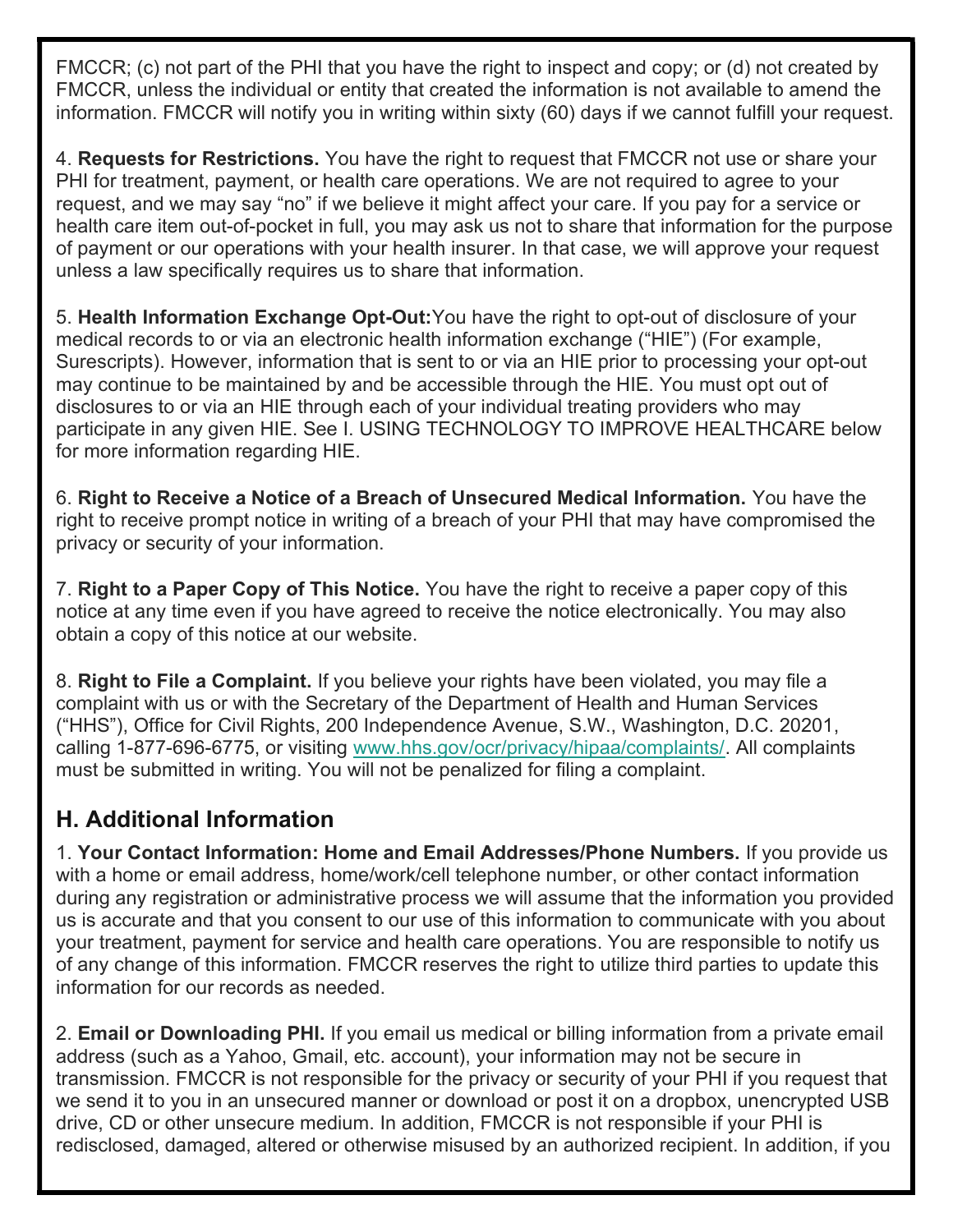share an email account with another person (for example, your spouse/partner/roommate) or you choose to store, print, email, or post your PHI, it may not be private or secure.

4. Sensitive Health Information. Federal and state laws provide special protection for certain types of health information, including psychotherapy notes, information about substance use disorders and treatment, mental health and AIDS/HIV or other communicable diseases, and may limit whether and how we may disclose information about you to others.

5. Substance Use Disorder Records and Information. The confidentiality of patient records maintained by federally assisted substance use disorder rehabilitation programs is protected by Federal law and regulations. Generally, such programs may not disclose any information that would identify an individual as having or being treated for a substance use disorder unless:

- a. the individual consents in writing;
- b. the disclosure is allowed by a court order;
- c. the disclosure is made to medical personnel in a medical emergency or to qualified personnel for research, audit, or program evaluation; or
- d. as otherwise permitted by law.

(Notwithstanding the preceding, we may disclose certain information that could identify you as having a substance use disorder pursuant to paragraph 6, below.) Violation of these laws and regulations is a crime. Suspected violations may be reported to appropriate authorities in accordance with Federal regulations. Federal law and regulations do not protect any information about a crime committed by a patient either at the program or against any person who works for the program or about any threat to commit such a crime. Federal laws and regulations do not prevent any information about suspected child abuse or neglect from being reported under state law to appropriate state or local authorities.

6. Consent to Disclose Sensitive Health and Substance Use Disorder Information. The FMCCR Authorization & Consent to Treat form you sign as part of the registration process includes your consent to the release of federally assisted substance use disorder information, information regarding treatment of communicable diseases and mental health information for the purposes specified in this notice. If you do not wish for this information to be disclosed, you must notify us in writing and we will determine if it is feasible for us to accept your request.

7. Incidental Disclosures. Despite our efforts to protect your privacy, your PHI may be overheard or seen by people not involved in your care. For example, other individuals at your provider's office could overhear a conversation about you or see you getting treatment. Such incidental disclosures are not a violation of HIPAA.

8. Business Associates. Your PHI may be disclosed to individuals or entities who provide services to or on behalf of FMCCR. Pursuant to HIPAA, FMCCR requires these companies sign business associate or confidentiality agreements before we disclose your PHI to them. However, FMCCR generally does not control the business, privacy, or security operations of our business associates.

9. Authorization for Other Uses and Disclosures. FMCCR will obtain your written authorization for uses and disclosures that are not identified by this notice or otherwise required or permitted by applicable law. Any authorization you provide regarding the use and disclosure of your PHI may be revoked at any time in writing. After you revoke your authorization, we will no longer use or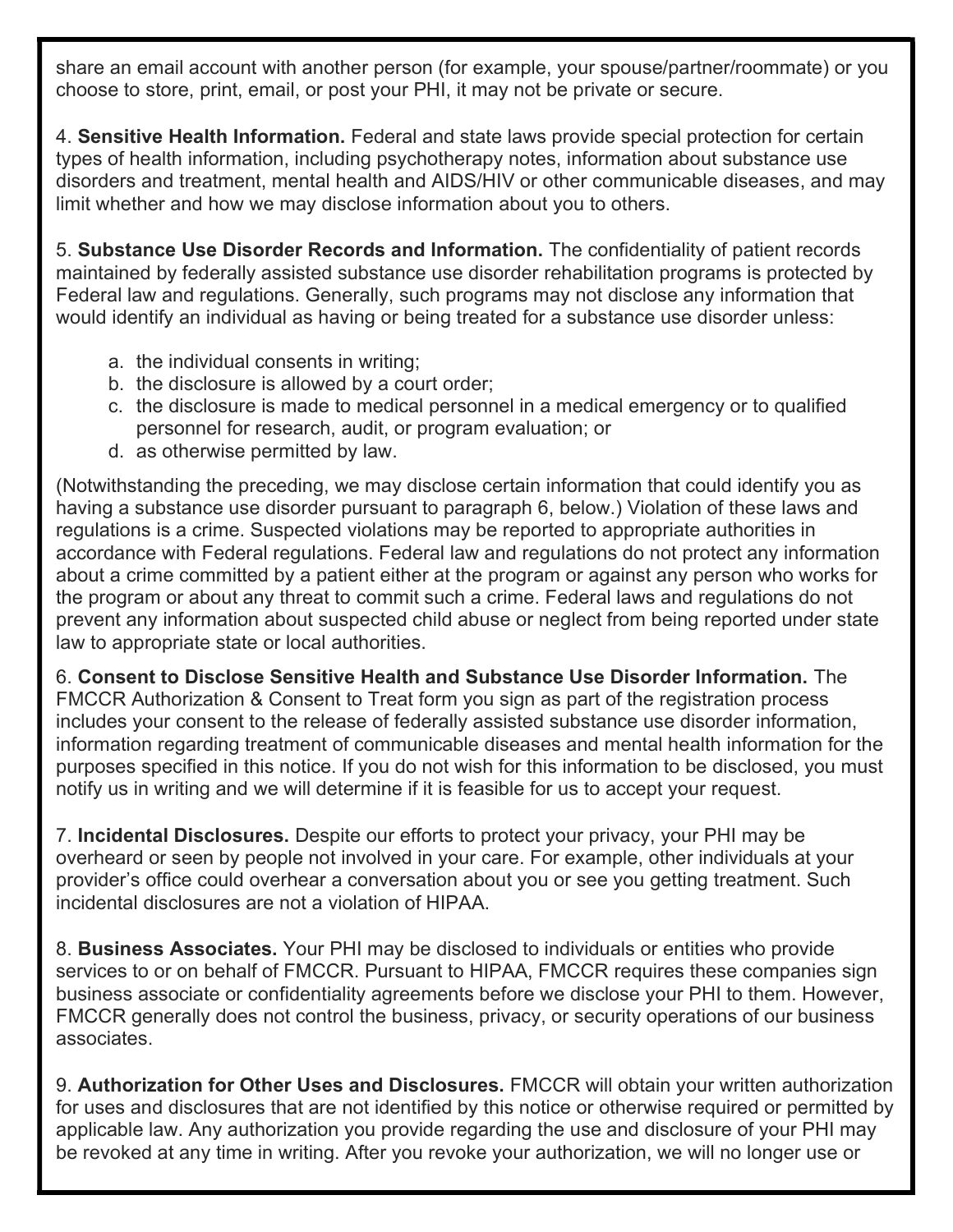disclose your PHI for the reasons described in the authorization. However, your revocation will not affect actions we have already taken; in other words, we are unable to take back any disclosures of PHI we have already made.

# I. Using Technology to Improve Healthcare

Health Information Exchange (HIE) enables your healthcare providers to quickly and securely share your health information electronically among a network of healthcare providers, including physicians, hospitals, laboratories and pharmacies. Your health information is transmitted securely and only authorized healthcare providers with a valid reason may access your information.

#### How does HIE Help You?

Improved access to information will enable us to provide better care for our patients.

- Improved Care Access to information about your health history and medical care gives your healthcare provider a more complete picture of your overall health. This can help your provider make better decisions about your care. The information may also prevent you from having repeat tests, saving you time, money and worry.
- Emergency Treatment In an emergency, your providers may immediately check to see if you have allergies, health problems, test results, medications or previous concerns that may help them provide you with emergency care.
- Helps to Protect Privacy and Information Security By sharing information electronically through a secure system, the risk that your paper or faxed records will be misused or misplaced is reduced.

#### How does HIE help protect your medical information and keep it secure?

FMCCR is committed to protecting the privacy and security of your health information, including the sharing and accessing of your information through HIE.

- Every HIE and its participants must protect your private medical information under HIPAA law, as well as applicable state laws and regulations.
- Information shared via HIE is encrypted, meaning it can be accessed only by authorized users. This prevents hackers from accessing your information.
- Every individual who can access your information must have their own user name and password and must receive training before they can access your information.
- The HIE records every time someone accesses your information. Upon request, the HIE can track who accessed your information and provide a report to the FMCCR Privacy Officer.

What HIEs does FMCCR participate in? FMCCR participates in Surescripts (provider of medication history). (Note: This list is subject to change.) FMCCR recognizes you have certain rights related to how we share your information. You have the following choices:

### Choice 1: Say Yes. No further action needed.

If you agree to have your medical information shared through HIE and you have a current Authorization and Consent to Treat form on file, you do not need to do anything. By signing the form, you have granted us permission to share your health information to HIE.

### Choice 2: Say No Thanks. Follow the Instructions on the HIE Opt-Out Form.

We recognize your right to choose not to participate in HIE, also referred to as opting-out. If you